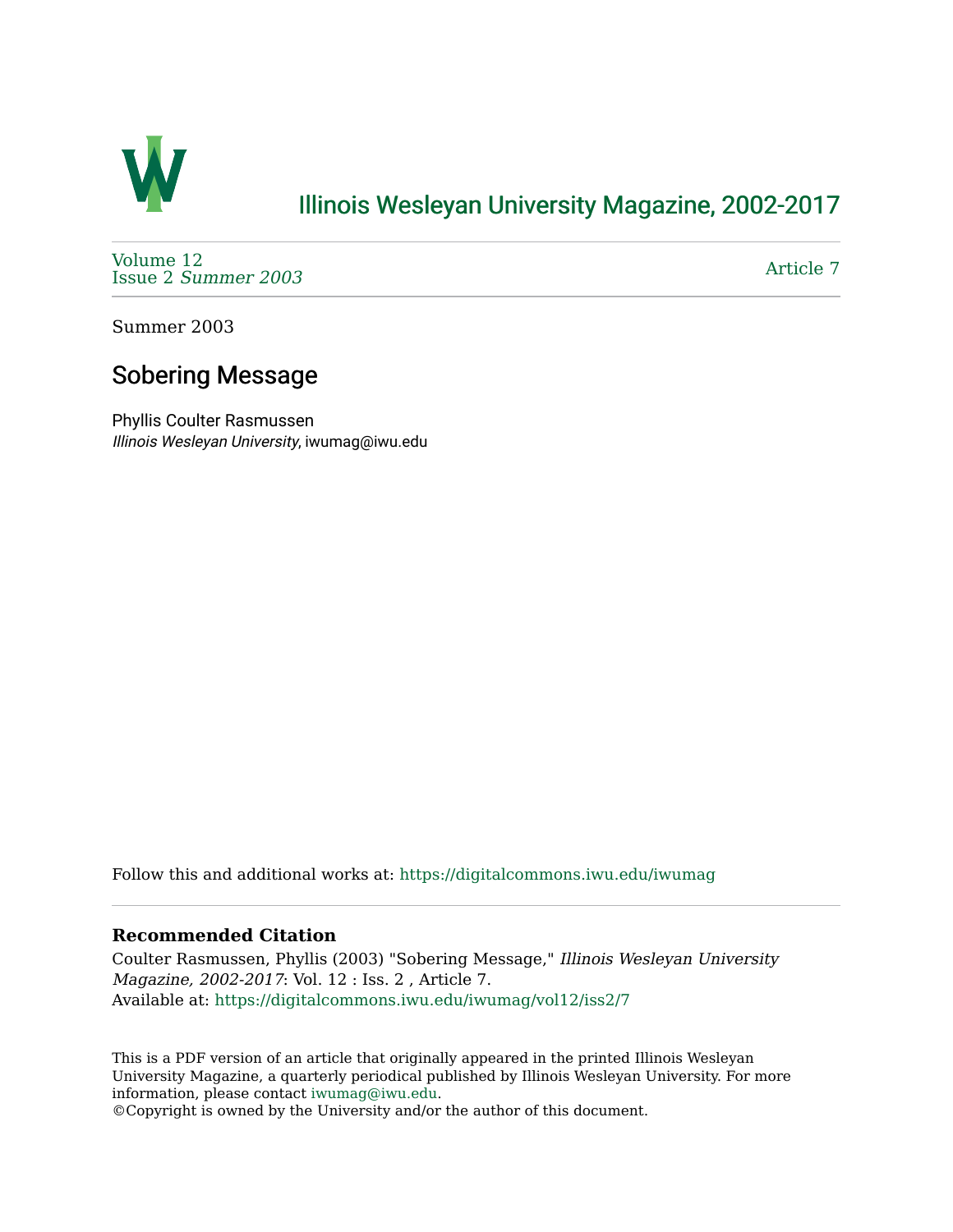# Sobering Message

#### **IWU student Kate Olmsted's painful loss inspires a campus crusade against drinking and driving.**

#### **By Phyllis Coulter Rasmussen Photo by Marc Featherly**

Sometimes Kate Olmsted '04 is a runner, often covering more than six miles at a time. Sometimes the Illinois Wesleyan English major is a poet, a teacher in training, a writer of thoughts. Sometimes she's an activist, speaking to crowds of young people. Sometimes she can't sleep at night thinking about the past. Sometimes she's a giver or receiver of a supportive hug.

But always, she's someone who lost a dear sister in a car crash caused by a drunk driver.

Olmsted is far from alone in experiencing loss due to drunk driving.

That point was brought home this past March at a program organized by Olmsted entitled, "Drunk Driving: A Chain Reaction." Held on a wintry Tuesday night at Hansen Student Center, the event was attended by about 300 IWU students. At the start of the event, Jaclyn Burnette '03 — a nursing major who helped Olmsted organize similar campus programs for the past three years — asked audience members Kate Olmsted '04 to rise if any relatives or loved ones had been injured or



killed in a drunk driving accident. Soon more than half the audience was standing. Burnette asked anyone who had driven or been in a car with someone who had been drinking to join those standing, and almost everyone in the room was on their feet. The chain reaction was clear.

About three of every 10 Americans will be involved in an alcohol-related crash some time in their lives. Last year, more than 16,650 people were killed by drunk drivers, accounting for 40 percent of all traffic deaths in the U.S.

What those statistics don't tell are the stories of lives wasted or devastated by drinking and driving. Kate Olmsted's story began on March 2, 1997, at 4:30 a.m. Staying overnight at a friend's house, she was awakened and told that her father was coming to get her. "Dad arrived, broke into tears, and could hardly drive," she recalls. "Mom was as white as a ghost." They told her that her 17-year-old sister Erin had been killed when the car she was riding in crashed into a telephone pole. The car's driver, then a 23-year-old man, was charged, and later convicted, for driving under the influence.

Every day since has held moments of pain, as reminders of her sister trigger the memory of her loss. Those feelings overwhelmed Olmsted in the weeks and months following Erin's death, when she tried to resume her normal life as a freshman at Carl Sandburg High School in Orland Park, Ill., where Erin had been a senior. A week after the funeral, she returned to school, only to find the hallways and classrooms lined with ribbons and signs that students had put up in remembrance of Erin.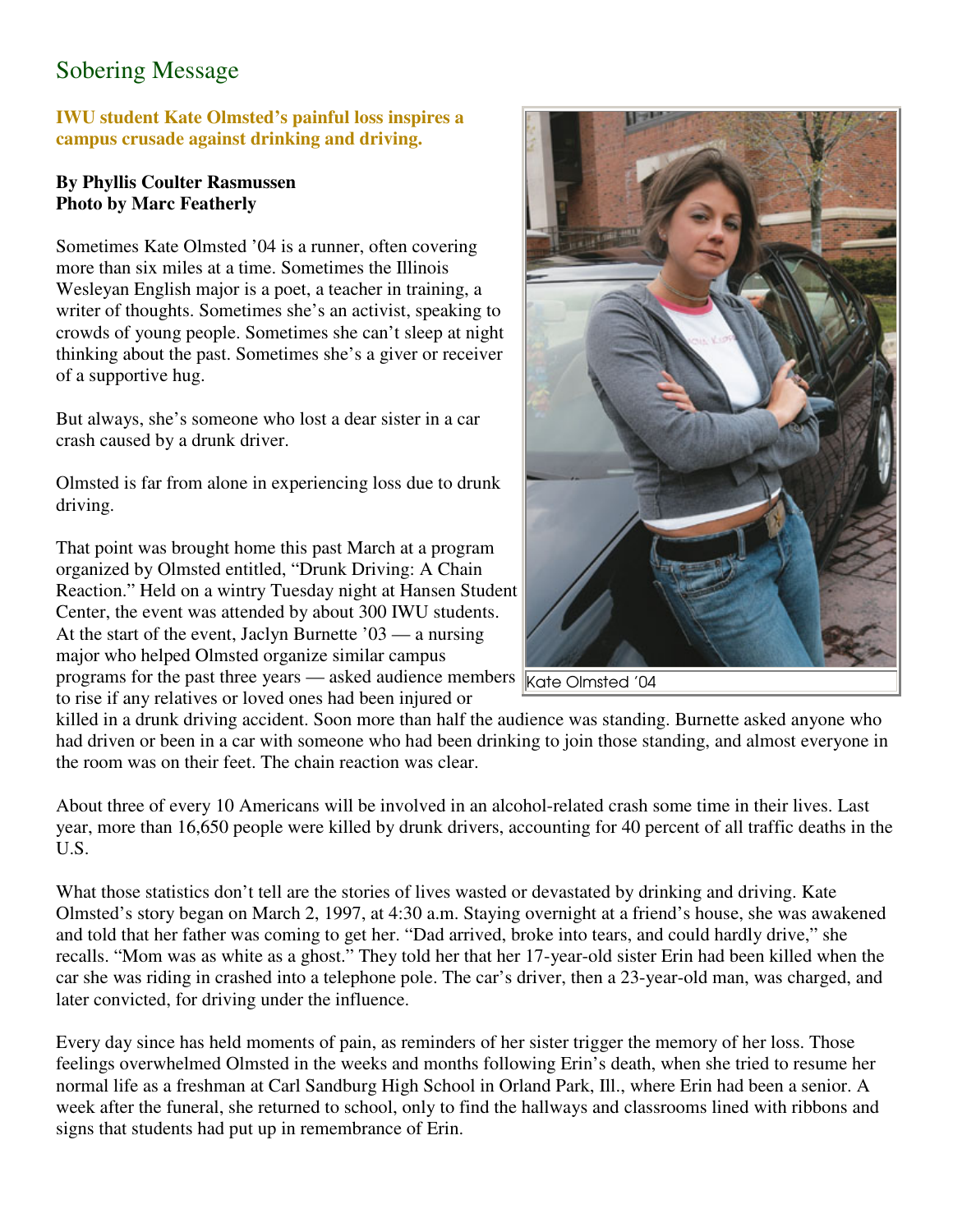Olmsted does not know if she will ever fully recover from the loss she feels at the death of her sister, whom she also regarded as her best friend. But she is making progress.

"At first I only had bad days. Now I have good days all the time and even have some great days," she says.

She will often drive two hours to Orland Park just to visit the cemetery where her sister is buried. She sometimes spends the entire afternoon seated beside the burial plot, talking to Erin, and remembering.

When she goes home for the holidays, Olmsted has trouble sleeping in the room she and Erin shared as teenagers when they would talk about everything as they drifted off to sleep. She will take her pillow into her parents' or her younger brother's room and fall asleep on the floor.

Part of the healing process for Olmsted has been reaching out to others to talk about her feelings of loss and share her experiences, and the memories of Erin that she cherishes. She gave her first speech in a packed gymnasium at Sandburg High several months after her sister's death, facing down her fears of speaking before a crowd of 2,500 in the hopes that her words might prevent her listeners from experiencing a similar tragedy.

After that speech, Olmsted agreed to speak at court-organized victim-impact panels where convicted drunk drivers must listen to how the consequences of their actions affect victims. She remembers feeling frustrated "because every month it was the same offenders in the courtroom ... Sometimes they just don't want to be there, and that is hard." But it has also had its rewards when some of the drivers revealed to Olmsted that they had been moved by her words and vowed never to drink and drive again.

\* \* \*

Over the past four-and-a-half years, she has repeated her message against drunk driving at about 20 events. Olmsted says her favorite speaking venue is junior high and high schools, because she believes it is among those students she can have the greatest impact. Being closer in age to teenagers than others who speak on the subject helps her make a stronger connection to those listeners, she hopes. She was also a role model for the DARE program, which encourages elementary students to resist drugs and violence. Olmsted even appears in a film shown in driver's education classes across the country, aimed at preventing drunk driving.

National Highway Traffic Safety Administration statistics suggest that this message must continue to be told, as motor vehicle crashes remain the number-one cause of death among youth ages 15 to 20.

"Although I agree completely that 16-year-olds should not be drinking, I also know that many kids who aren't of legal age do drink," Olmsted says. "I think it's increasingly important to make them aware of what it means to be responsible."

For the last three years, Olmsted has also helped organize drunk-driving awareness events on campus, in conjunction with the group University Students Against Intoxicated Drivers (U-SAID). The passion and creativity that Olmsted and her co-organizers bring to these events have made them compelling, at times disturbing, and often unforgettable.

During the previous year's event, for example, two pre-chosen IWU students volunteered to demonstrate the effects of alcohol on coordination and judgment. Local police videotaped the sober pair — a man and a woman — successfully performing field sobriety tests such as walking a straight line and reciting the alphabet. Afterwards, over a 70-minute period, the students consumed six light beers each and then, in front of the assembled students, went through the same tests, failing all but one and registering a blood-alcohol content well above the legal driving limit.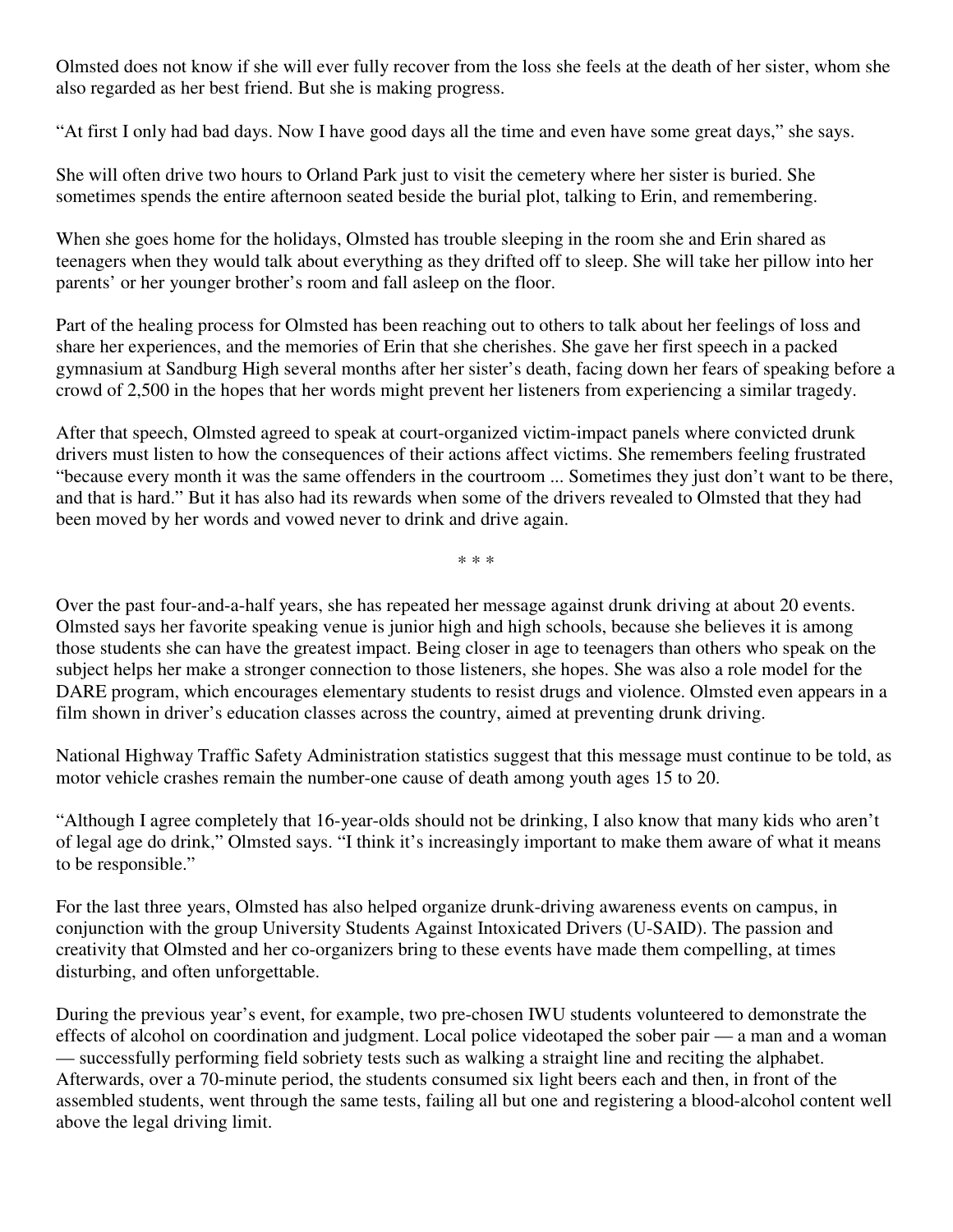The point of the experiment, Olmsted says, was not to promote zero-tolerance for drinking, but to show the need to drink responsibly and in moderation. She says many in the audience were stunned to see the effects of drinking an amount they might consume during a typical night of partying, especially on people they knew or could relate to as peers.

Also at last year's program, Olmsted invited three speakers: two parents who lost children to drunk drivers, and a convicted drunk driver whose accident resulted in a fatality.



A week after the funeral, she returned to school, only to find the hallways and classrooms lined with ribbons and signs that students had put up in remembrance of Erin (pictured above).

Organizing these events can be physically and emotionally draining, but Olmsted finds support from friends who have helped her coordinate the campus programs. Burnette — who went to Sandburg High and knew Erin Olmsted as the captain of the school's gymnastics team — calls Kate Olmsted "one of the strongest people I know .... She is passionate about the people whom she loves, and that is why she tells her story. I have learned much from Kate about life and friendship, and I hold that knowledge dear to my heart."

Also part of the trio organizing activities until her graduation last December was business major Jenny Applegate '03. While Olmsted misses Applegate's help, she was pleased to have freshman Kate Wasmer join the effort to help organize this spring's event. Olmsted hopes that after she graduates next year, Wasmer and others will keep similar awareness events going on campus.

Olmsted's inspiring commitment to her cause was evident at last March's event, as she headed to the podium to speak to her fellow IWU students. She had planned to tell her story only briefly as part of that night's program. But when two other guest speakers from Chicago were unable to travel because of a snowstorm, she rewrote her planned fiveminute speech to serve as the evening's keynote address.

In a shaky but determined voice, Olmsted shared with the audience the painful first moments of learning about her sister's death, her daily struggles to cope with the loss, her feelings about the driver of the car, and her determination to continue to speak out against drunk driving.

When she finished, Olmsted was wrapped in many hugs from members of the audience, several of whom had been moved to tears by her words.

Olmsted's mother Sandy and father Gerry felt especially proud of their daughter for giving the emotional talk just days after the sixth anniversary of the car crash that took Erin's life. "Kate learned a big lesson six years ago, that things don't always turn out the way you think,'' says her mother. "When others might have just cancelled the event, they stayed up all night and figured out how to make it work without the planned speakers."

"Kate talks from the heart," she adds. "Her friends and acquaintances know that she is the person to call, if they've had too much to drink and don't want to drive."

Olmsted has come to the point where she can feel some sympathy for drivers who have caused accidents while drinking and are tormented by the consequences of what they've done. But she still struggles with her feelings toward one particular driver.

This driver was featured in a video that Burnette played at the Hansen Student Center event. A handsome young man, he said in the film that not a day passes when he doesn't think of the young woman who died in the crash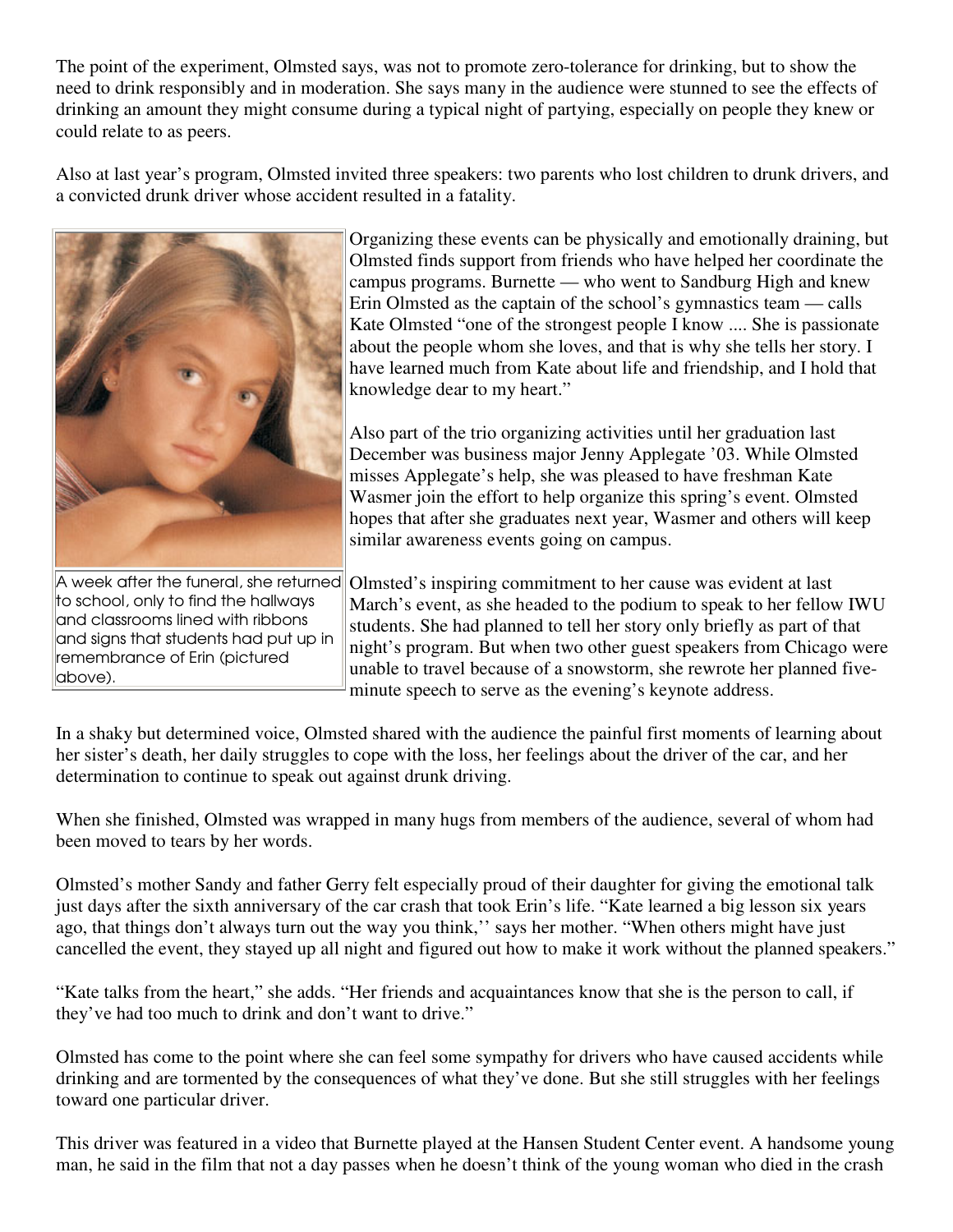caused by his drinking. As he expressed remorse for his actions, one could almost feel sorry for the man, until the video ended and Burnette revealed who had been the victim of the accident he caused. It was Olmsted's sister, whose picture graced the podium where Burnette stood.

Olmsted chose not to view the film. Although she once considered the idea of having the driver join her to speak at an event, she realized, "Neither of us is ready for that. I don't know if I ever will be."

Part of Olmsted's ambivalence is the result of the punishment the driver received: four months in jail (he later received a month off for good behavior). She finds that sentence hard to accept when she reads of others who are imprisoned for years for crimes that did not result in an injury or death.

That sense of injustice was shared by her family, who filed a wrongful death lawsuit against the driver in civil court. The legal process dragged out for a year and put an even greater strain on the family.

Part of the court-imposed sentence resulting from the civil suit requires the driver to talk about Erin's death, and his remorse, on film and at events. On holidays where excessive drinking is common, he must walk in front of bars, carrying a picket sign against drunk driving and telling his story to patrons who ask what he's doing. He also lost his driver's license for seven years.

Not all the family's requests were granted by the court, Kate said, but the driver has gone beyond the duty of some of the requirements by continuing to speak against drunk driving.

Olmsted says the end of court proceedings lifted a weight off her family's shoulders, but still fell short of providing a real sense of justice. "There can be no justice for a violent act like this, no matter what the sentence is," she told The Argus in 2001. "It doesn't satisfy anyone."

For worse and for better, Kate Olmsted knows the death of her sister will always have an impact on her life and the decisions she makes about it.

\* \* \*

It is with mixed emotions that she will perceive the big days she anticipates for her future: her college graduation next year and all the other upcoming milestones of her life will likely be bittersweet, because Erin won't be there to share them with her.

But the fatal accident that took her sister's life has also influenced Olmsted in positive ways. She has made firm plans to have her activism be an integral part of her future career. Her plans to become a high school teacher include being an advisor for Students Against Drunk Drivers and finding other ways to inspire teens to recognize and avoid the hazards of drinking and driving.

Olmsted says she has her own share of inspiring teachers at Illinois Wesleyan, including Vicki Magee and Dan Kuglich in Educational Studies and Kathleen O'Gorman in English. "They have the passion that it takes to be a great teacher and they are the kind of teachers that I would like to be. They are compassionate toward people and really want to make a difference, and I admire that," says Olmsted.